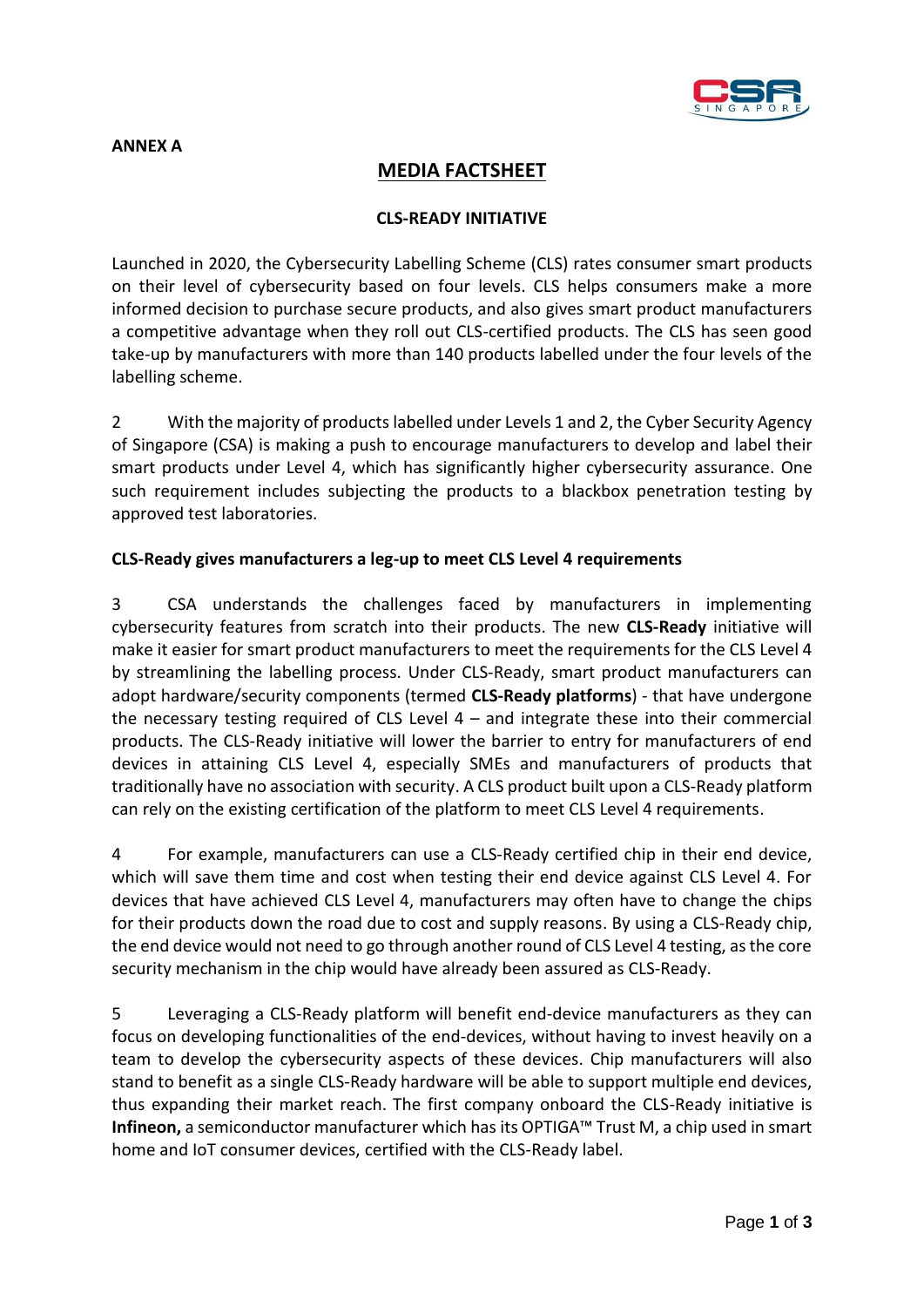

6 Manufacturers applying for the CLS-Ready label will need to submit an application with supporting evidence and assessment report by an approved lab. The CLS-Ready label will be valid for the length of time for which the device will be supported with security updates, up to a maximum of five years. To encourage adoption, CSA will waive the application fees for CLS-Ready till October 2022.

7 For more details on the CLS and the CLS-Ready initiative, please visit [www.go.gov.sg/csa-cls.](http://www.go.gov.sg/csa-cls)

-END-

#### About the Cyber Security Agency of Singapore

Established in 2015, the Cyber Security Agency of Singapore (CSA) seeks to keep Singapore's cyberspace safe and secure to underpin our Nation Security, power a Digital Economy and protect our Digital Way of Life. It maintains an oversight of national cybersecurity functions, and works with sector leads to protect Singapore's Critical Information Infrastructure. CSA also engages with various stakeholders to heighten cyber security awareness, build a vibrant cybersecurity ecosystem supported by a robust workforce, pursue international partnerships and drive regional cybersecurity capacity building programmes.

CSA is part of the Prime Minister's Office and is managed by the Ministry of Communications and Information. For more news and information, please visit [www.csa.gov.sg.](http://www.csa.gov.sg/)

For media enquiries, please contact:

Cheryl Lee Senior Manager, Comms and Engagement Office Cyber Security Agency of Singapore Email: [cheryl\\_lee@csa.gov.sg](mailto:cheryl_lee@csa.gov.sg)

#### **Appendix**

#### CLS Ready label